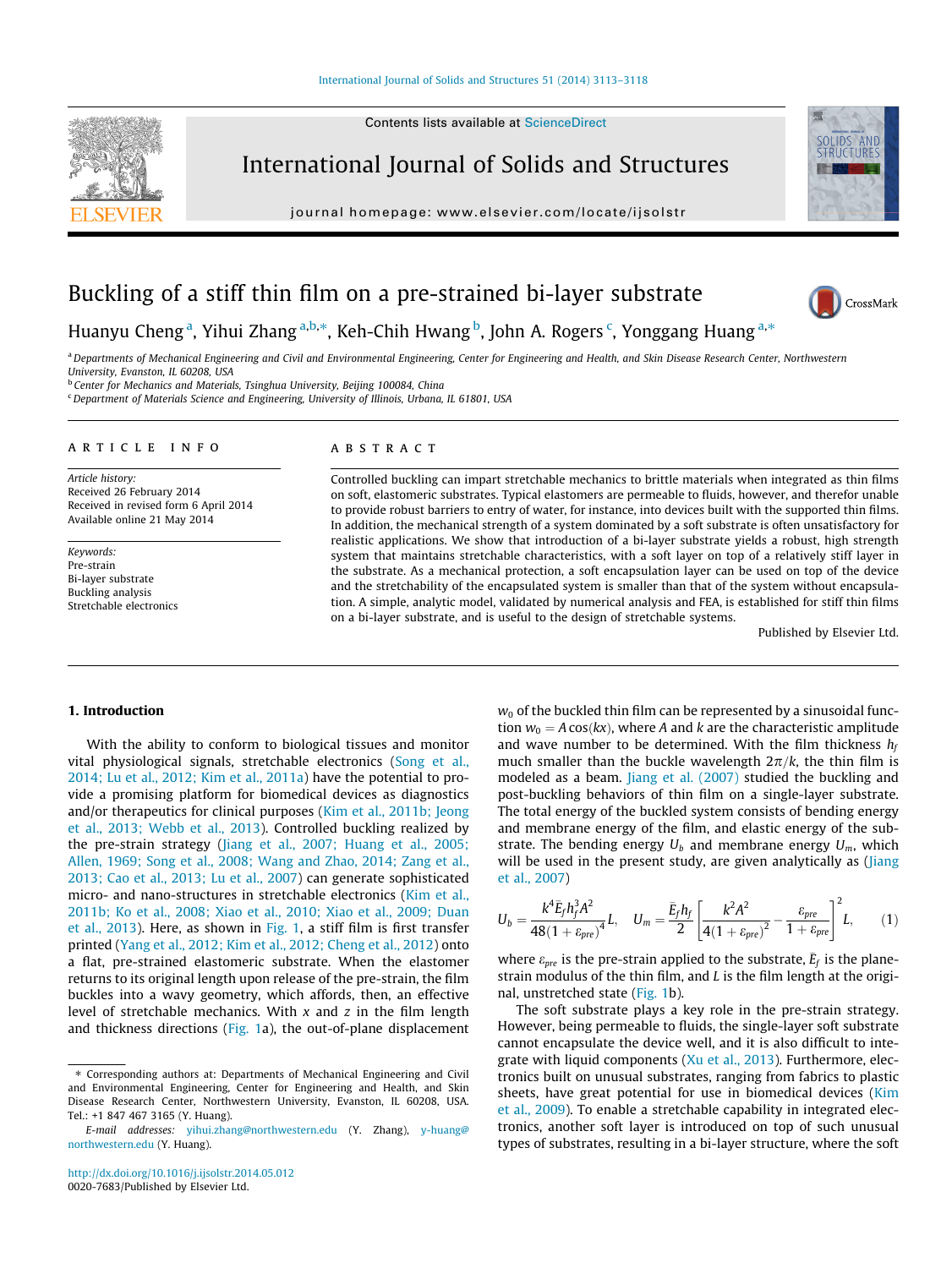<span id="page-1-0"></span>

Fig. 1. Schematic illustration of a buckled stiff thin film on a bi-layer substrate.

layer on top facilitates buckling of thin films and the relatively stiff layer at the bottom can significantly enhance the strength of the system ([Kim et al., 2009\)](#page-5-0). Careful choice of the bottom layer can further improve the robustness, providing chemical and thermal resistances to the system ([García et al., 2010](#page-4-0)). This bi-layer substrate design is not only critical for use in stretchable electronics, but it can also create opportunities such as integration with liquid components or enhanced strength and robustness in classes of electronics built to dissolve completely after function in the human body or environment via resorption, thereby eliminating the need for recollection [\(Hwang et al., 2012; Li et al., 2013\)](#page-5-0). To understand the system with a bi-layer substrate, we perform analytic study on buckling and post-buckling behaviors. The elastic energy of the bilayer substrate is obtained in Section 2. The energy method is then used to study the buckling and postbuckling in Sections [3 and 4,](#page-2-0) respectively.

# 2. Elastic energy of bi-layer substrate

Fig. 1 illustrates the pre-strain strategy where a stiff thin film buckles on a bi-layer substrate. The top substrate layer is usually much thicker than the thin film, i.e., its thickness  $h_s \gg h_f$  (e.g.,  $h_s$  = 1 mm and  $h_f$  = 100 µm as in experiments). The bottom substrate layer is much thicker than the top layer (e.g., 10 times) [Kim et al., 2009,](#page-5-0) and is therefore modeled as a semi-infinite solid. Similar to thin film buckling on a single-layer substrate, the out-ofplane displacement of buckled thin film on a bi-layer substrate can also be represented by a sinusoidal function  $w_0 = A \cos(kx)$ . In the system of a stiff thin film buckled on a pre-strained, single-layer substrate, [Song et al. \(2008\)](#page-5-0) developed a finite deformation theory, which explains the buckled amplitude and wavelength very well. [Cheng and Song \(2013\)](#page-4-0) further showed that finite geometry change of the thin film dominates in the finite deformation theory, which was also confirmed to apply for the bi-layer substrate in the finite element analysis (FEA). In FEA, a Mooney–Rivlin hyperelastic model was used for both the top and bottom substrate layers. The results were compared with those obtained using linear elastic model, which only shows a slight difference. Therefore, linear elastic model is used in the following analytic study for the bi-layer substrate.

Let  $u_i$  and  $w_i$  denote the displacements in the x and z directions (Fig. 1a), with  $i = 1, 2$  representing the top and bottom layers of the substrate, respectively. The equilibrium equations can be written in terms of the displacements as [\(Timoshenko and](#page-5-0) [Goodier, 2011](#page-5-0))

$$
\begin{aligned}\n\left(\frac{\partial^2 u_i}{\partial x^2} + \frac{\partial^2 u_i}{\partial z^2}\right) + \frac{1}{1 - 2v_i} \frac{\partial}{\partial x} \left(\frac{\partial u_i}{\partial x} + \frac{\partial w_i}{\partial z}\right) &= 0, \\
\left(\frac{\partial^2 w_i}{\partial x^2} + \frac{\partial^2 w_i}{\partial z^2}\right) + \frac{1}{1 - 2v_i} \frac{\partial}{\partial z} \left(\frac{\partial u_i}{\partial x} + \frac{\partial w_i}{\partial z}\right) &= 0,\n\end{aligned}
$$
\n(2)

where  $v_i$  is the Poisson's ratio of each substrate layer. Let  $z = 0$ denote the top surface of the substrate. Continuity of displacement between the thin film and substrate requires

$$
w_1|_{z=0} = w_0 = A\cos(kx). \tag{3}
$$

The shear at the film/substrate interface is negligible [\(Huang](#page-5-0) [et al., 2005](#page-5-0)) because the thin film is much stiffer than both substrate layers [\(Kim et al., 2009\)](#page-5-0), which gives

$$
\left. \left( \frac{\partial u_1}{\partial z} + \frac{\partial w_1}{\partial x} \right) \right|_{z=0} = 0. \tag{4}
$$

Continuity of displacement and stress requires

$$
u_1|_{z=-h_s} = u_2|_{z=-h_s}, \quad w_1|_{z=-h_s} = w_2|_{z=-h_s},
$$
  
\n
$$
\sigma_{z1}|_{z=-h_s} = \sigma_{z2}|_{z=-h_s}, \quad \tau_1|_{z=-h_s} = \tau_2|_{z=-h_s}, \quad (5)
$$

where  $\sigma_z$  and  $\tau$  are the normal and shear stresses.

The displacement field can be expressed as  $(u_i, w_i) =$  $[U_i(z)\sin(kx), W_i(z)\cos(kx)]$ . Its substitution into Eq. (2) gives the solution

$$
U_1 = C_1 e^{kz} + C_2 e^{-kz} + C_3 z e^{kz} + C_4 z e^{-kz},
$$
  
\n
$$
W_1 = -C_1 e^{kz} + C_2 e^{-kz} + \left(\frac{3-4\nu_i}{k} - z\right) C_3 e^{kz} + \left(\frac{3-4\nu_i}{k} + z\right) C_4 e^{-kz},
$$
  
\n(6a)

$$
U_2 = C_5 e^{kz} + C_6 z e^{kz},
$$
  
\n
$$
W_2 = -C_5 e^{kz} + \left(\frac{3 - 4\nu_i}{k} - z\right) C_6 e^{kz},
$$
\n(6b)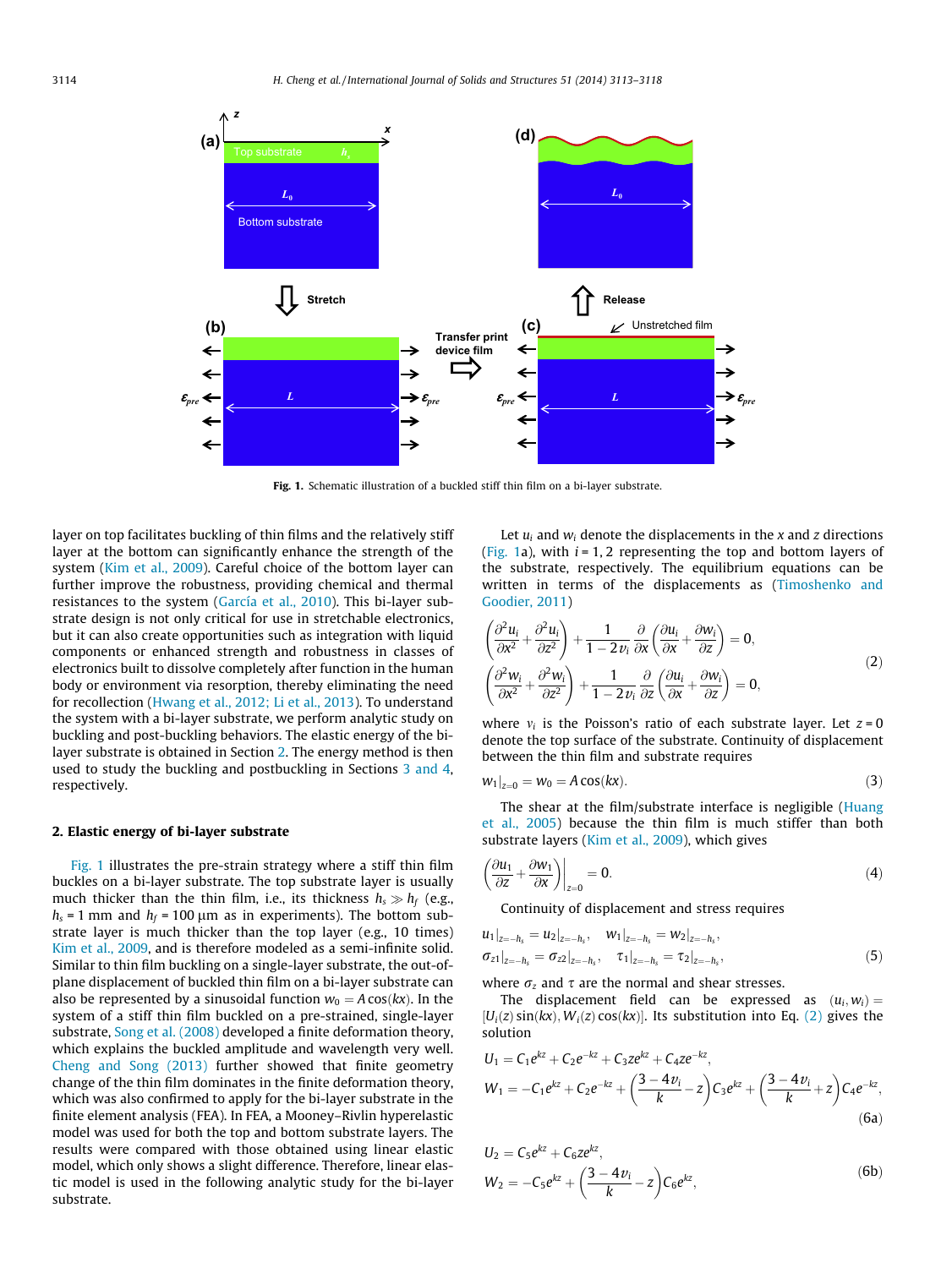<span id="page-2-0"></span>where the constants  $C_i$  ( $j = 1, \ldots, 6$ ) are to be determined from the six linear algebraic equations resulting from the boundary and continuity conditions  $(3)-(5)$ , and they are all linearly proportional to A.

The elastic energy of the bi-layer substrate is then obtained as

$$
U_s = \frac{1}{4} \bar{E}_{s1} g k A^2 L_0, \qquad (7)
$$

where  $L_0$  is the substrate length at the original, unstretched state ([Fig. 1a](#page-1-0)) and is related to the film length L at its original, unstretched state by  $L = L_0(1 + \varepsilon_{pre})$ ;  $\bar{E}_{s1} = E_{s1}/(1 - \nu_1^2)$  is the plane-strain modulus of top substrate layer, and

$$
g = \frac{1 - \nu_1}{kA} [-k(C_1 + C_2) + 2(1 - \nu_1)(C_3 - C_4)],
$$
\n(8)

is independent of A. For an incompressible substrate  $v_1 = v_2 = 0.5$  as in experiments ([Kim et al., 2009\)](#page-5-0), g is given as

$$
g = g(\eta) = \frac{1}{2} \frac{(1+r^2)\cosh(\eta) + 2r\sinh(\eta) + \left(1+\frac{\eta^2}{2}\right)(1-r^2)}{(1+r^2)\sinh(\eta) + 2r\cosh(\eta) - \eta(1-r^2)},
$$
 (9)

where  $r = E_{s1}/E_{s2}$  is the ratio of Young's moduli of the top to bottom substrate layers, and  $\eta = 2kh_s$  is the non-dimensional wave number, which represents the ratio of the thickness of the top substrate layer to the wavelength. For the limit of top and bottom substrate layers having the same modulus  $(r = 1)$  or the limit of a very thick top layer ( $h_s \rightarrow \infty$ ), g approaches 1/2, corresponding to that for a thick single-layer substrate ([Jiang et al., 2007\)](#page-5-0). For the top substrate layer much more compliant than the bottom layer (i.e.,  $r \ll 1$ ) [Kim](#page-5-0) [et al., 2009](#page-5-0) and its thickness larger than one half of the wavelength (i.e.,  $\eta > 2\pi$ ), Eq. (9) can be simplified, within 0.2% error, to

$$
g \approx \frac{1}{2} \left( 1 + \frac{2 + 2\eta + \eta^2}{1 + 2r} e^{-\eta} \right).
$$
 (9a)

#### 3. Buckling analysis of stiff films on bi-layer substrate

The total energy of the buckled thin film on a bi-layer substrate consists of bending energy  $U_b$  and membrane energy  $U_m$  of the film given in Eq. [\(1\)](#page-0-0) and the elastic energy of the substrate  $U_s$  in Eq. (7), i.e.,  $U_{total} = U_b + U_m + U_s$ . Minimization of the total energy  $\partial U_{\text{tot}}/\partial A = \partial U_{\text{tot}}/\partial k = 0$  gives the following equation for the wave number k,

$$
\frac{\bar{E}_f h_f^3}{6\bar{E}_{s1}(1+\varepsilon_{pre})^3} k^3 = g - k \frac{dg}{dk},
$$
\n(10)

whereas the amplitude A is given by

$$
A = \sqrt{\frac{4}{k^2} \varepsilon_{pre} (1 + \varepsilon_{pre}) - \frac{4 \bar{E}_{s1}}{\bar{E}_f h_f k^3} g (1 + \varepsilon_{pre})^3 - \frac{h_f^2}{3}}.
$$
 (11)

Substitution of Eq.  $(9a)$  into Eq.  $(10)$  gives

$$
\frac{1}{24(1+\varepsilon_{pre})^3}\frac{\bar{E}_f h_f^3}{\bar{E}_{s1} h_s^3}\eta^3=1+\frac{2+2\eta+\eta^2+\eta^3}{1+2r}e^{-\eta}.\tag{12}
$$

For the limit of a single-layer substrate ( $h_s \rightarrow \infty$ ), the second term on the right hand side  $(2 + 2\eta + \eta^2 + \eta^3)e^{-\eta}/(1 + 2r)$  vanishes, and  $\eta$  has the solution

$$
\eta_0 = 4(1 + \varepsilon_{pre})\sqrt{\varepsilon_c} \frac{h_s}{h_f},\tag{13}
$$

where  $\varepsilon_c = (3 \bar{E}_{s1}/\bar{E}_{f})^{2/3}/4$  is the critical buckling strain for the thin film buckled on a single-layer substrate [\(Jiang et al., 2007\)](#page-5-0), which is very small for stiff films on a compliant substrate [e.g.,  $\varepsilon_c = 0.034\%$  for the Si films (Young's modulus of 130 GPa) on PDMS substrate (Young's modulus of 1.8 MPa)] ([Jiang et al., 2007](#page-5-0)). For a top layer with finite thickness  $h_s$ ,  $\eta$  can be expressed as  $\eta = \eta_0(1 + \Delta)$ , where  $\Delta$  can be solved from Eq. (12) by the method of perturbation as  $\Delta = \eta_0^3 e^{-\eta_0}/[3(1+2r)]$  for  $\Delta \ll 1$ . (For example,  $\Delta$  < 0.15 for  $\eta_0 = 2\pi$ .) This gives

$$
\eta = \eta_0 \left[ 1 + \frac{\eta_0^3}{3(1+2r)} e^{-\eta_0} \right],\tag{14}
$$

or equivalently in terms of the wave number k and wavelength  $\lambda$  as

$$
k = \frac{2(1 + \varepsilon_{pre})\sqrt{\varepsilon_c}}{h_f} \left[1 + \frac{\eta_0^3}{3(1 + 2r)} e^{-\eta_0}\right],
$$
  

$$
\lambda = \frac{\pi h_f}{(1 + \varepsilon_{pre})\sqrt{\varepsilon_c}} \frac{1}{1 + \frac{\eta_0^3}{3(1 + 2r)} e^{-\eta_0}}.
$$
 (14a)

Its substitution into Eq.  $(11)$  gives the amplitude

$$
A = \frac{h_f}{1 + \frac{\eta_0^2}{3(1+2r)}e^{-\eta_0}} \sqrt{\frac{\varepsilon_{pre}}{(1 + \varepsilon_{pre})\varepsilon_c} - 1}
$$

$$
\approx \frac{h_f}{1 + \frac{\eta_0^2}{3(1+2r)}e^{-\eta_0}} \sqrt{\frac{\varepsilon_{pre}}{(1 + \varepsilon_{pre})\varepsilon_c}},
$$
(15)

where the last approximation holds for the pre-strain  $\varepsilon_{pre} \gg \varepsilon_c$ . The buckle amplitude vanishes once the pre-strain reaches  $\varepsilon_c/(1 - \varepsilon_c)$ , which is very small and approximately equals  $\varepsilon_c$ . Once the film buckles, the membrane strain at the midpoint of the film thickness remains a very small constant,  $-\varepsilon_c$ . Therefore the maximum strain in the film, which determines the stretchability of the system, is dominated by the bending strain and is given by

$$
\varepsilon_{\text{max}} \approx 2\left[1 + \frac{\eta_0^3}{3(1+2r)} e^{-\eta_0}\right] \sqrt{\frac{\varepsilon_{pre}\varepsilon_c}{1+\varepsilon_{pre}}}.\tag{16}
$$

Eqs.  $(14)$ – $(16)$  all indicate the effect of the bottom substrate layer is only through the modulus ratio  $r$  in the term  $\eta_0^3 e^{-\eta_0}/[3(1+2r)]$ , which is less than 15% for  $\eta_0 \geq 2\pi$ . Therefore, the Young's modulus (and thickness) of top substrate layer dominates over that of bottom substrate layer in determining the wavelength, amplitude and maximum strain of the buckled film.

[Fig. 2](#page-3-0) compares the wavelength in Eq.  $(14a)$  and amplitude in Eq.  $(15)$  to the numerical solution of Eqs.  $(10)$  and  $(11)$ , respectively, in order to validate the perturbation method used. Here the wavelength and amplitude are normalized by their counterparts  $\lambda_{\text{singlelayer}} = \pi h_f / [(1 + \varepsilon_{\text{pre}}) \sqrt{\varepsilon_c}]$  and  $A_{\text{singlelayer}} = h_f \sqrt{\varepsilon_{\text{pre}}/[(1 + \varepsilon_{\text{pre}}) \varepsilon_c]}$ for a thick, single-layer substrate [\(Cheng and Song, 2013](#page-4-0)). The normalized wavelength and amplitude have the same expression  $\lambda/\lambda_{singlelayer}=A/A_{singlelayer}=\left\{1+\eta_0^3e^{-\eta_0}/[3(1+2r)]\right\}^{-1}$ . [Fig. 2](#page-3-0)a shows the normalized wavelength and amplitude decrease as the ratio of Young's moduli  $r$  decreases, and become independent of  $r$  for  $r \leq 1/20$ . Therefore, r is fixed at 1/20 in the following analysis. Within 13% error from the accurate but numerical solution of Eqs. (10) and (11) for  $\eta_0 > 2\pi$  ([Fig. 2](#page-3-0)b), this simple, normalized solution is useful in the experimental design. Finite Element Analysis was also used to validate the above analysis for silicon thin films (Young's modulus  $E_f = 130$  GPa, Poisson's ratio 0.27, and film thickness ranging from 100 to 500 nm) on the top substrate layer of Silbione ( $E_{s1} = 10$  kPa, thickness 100 µm) and bottom substrate layer of fabric ( $E_{s2}$  = 400 kPa). The thin film and bi-layer substrate were modeled by the beam elements (B21 in the ABAQUS [ABAQUS, 2009](#page-4-0) finite element program) and the 4-node plane strain elements (CPE4R in ABAQUS), respectively. Element mesh was refined to ensure the convergence of the results. The length of the two-dimensional system is 2.5 mm and it is much larger than the wavelength of the buckled system. To avoid the edge effect, both wavelength and amplitude were measured in the middle region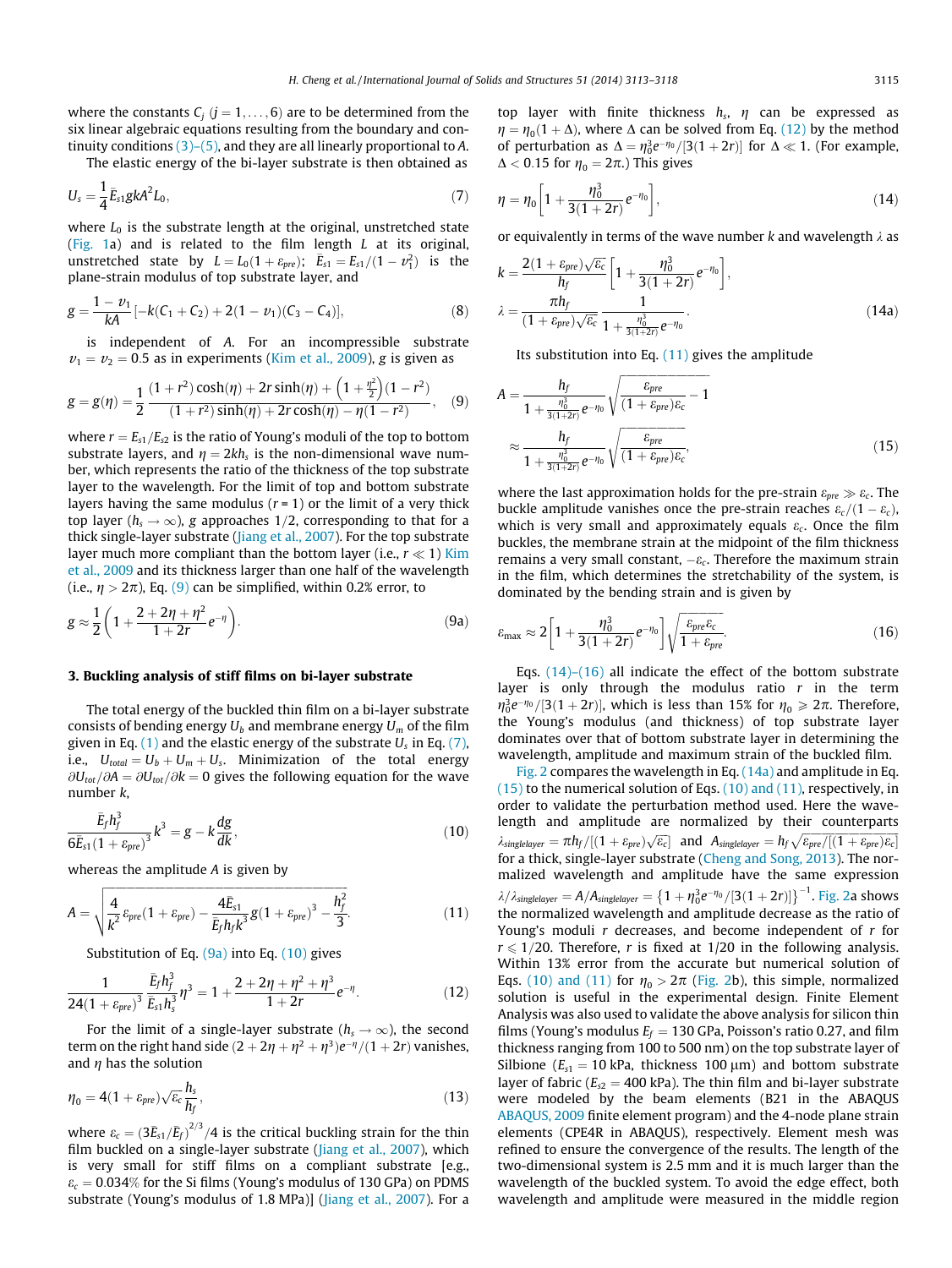<span id="page-3-0"></span>

**Fig. 2.** Normalized wavelength  $\lambda/\lambda_{singlelayer}$  and amplitude  $A/A_{singlelayer}$  versus (a) the moduli ratio r of top to bottom substrate layers for different  $\eta_0$  values and (b)  $\eta_0$  for  $r = 1/20$ .

where a uniform sinusoidal shape was observed. The FEA result is in a good agreement with both the numerical solution and the normalized function. For a pre-strain of 25% applied on a relative thick substrate layer where the thickness of fabric is five times of that of Silbione, the amplitude 13.01  $\mu$ m and wavelength 78.17  $\mu$ m of the buckled film obtained by FEA are in excellent agreement with 13.33 and 77.02  $\mu$ m from Eqs. [\(14a\) and \(15\)](#page-2-0). As shown in Fig. 2b, the solution of bi-layer substrate approaches that of the single layer substrate for  $\eta_0 > 10$  (within 1% error), which indicates that the effect of stiffer bottom substrate is negligible if the top substrate layer is thicker than 80% of the wavelength for a single layer substrate,  $h_s > 0.8$   $\lambda_{singlelayer}$ , or equivalently  $h_s > 5 {[\bar{E}_f/(3\bar{E}_{s1})]}^{1/3} h_f$ . Fig. 3



**Fig. 3.** Maximum strain  $\varepsilon_{\rm max}$  normalized by its counterpart  $2\sqrt{\varepsilon_{pre}\varepsilon_{c}/(1+\varepsilon_{pre})}$  for a thick, single-layer substrate versus  $\eta_0$  for  $r = 1/20$ .

shows the maximum strain in the film from Eq. [\(16\)](#page-2-0), normalized by its counterpart  $2\sqrt{\varepsilon_{pre}\varepsilon_{c}/(1+\varepsilon_{pre})}$  for a thick, single-layer substrate, versus  $\eta_0$ . The relative error between the maximum strain in Eq. [\(16\)](#page-2-0) and the numerical solution from Eqs. [\(10\) and \(11\)](#page-2-0) is  $1\%$  for  $\eta_0 > 9.3$ , and is <6.6% for  $\eta_0 > 2\pi$ .

#### 4. Encapsulation and post-buckling analysis

An encapsulation layer is casted and cured on top of the unbuckled film to provide mechanical protection in the experiment as shown in Fig. 4a [\(Fan et al., 2014\)](#page-4-0). After the release of the pre-strain, the encapsulation layer buckles with the film (Fig. 4b), which changes the morphology of buckled film from that in Section [3](#page-2-0), and the morphology also changes when the encapsulated system is stretched (Fig. 4c). For an applied strain  $\varepsilon_{\alpha \nu \nu l}$  shown in Fig. 4c, the wavy morphology can be determined following the same approach as in Section [3](#page-2-0) by accounting for the elastic energy in the encapsulation layer.

The out-of-plane displacement of the film can also be represented by a sinusoidal function  $w_{stretch} = \tilde{A} \cos(\tilde{k}\tilde{x})$  with the characteristic amplitude  $\tilde{A}$  and wave number  $\tilde{k}$ , where  $\tilde{x} = x(1 + \varepsilon_{appl})$  is the coordinate at the stretched state. These give the displacement at the original, unstretched state as  $w_{stretch} = \tilde{A} \cos[\tilde{k}(1 + \varepsilon_{appl})x]$ . The bending and membrane energies become ([Cheng and Song, 2013](#page-4-0))

$$
\tilde{U}_b = \frac{\tilde{k}^4 \bar{E}_f h_f^3 \tilde{A}^2 (1 + \varepsilon_{appl})^4}{48 (1 + \varepsilon_{pre})^4} L,
$$
\n
$$
\tilde{U}_m = \frac{\bar{E}_f h_f}{2} \left[ \frac{\tilde{k}^2 \tilde{A}^2 (1 + \varepsilon_{appl})^2}{4 (1 + \varepsilon_{pre})^2} + \frac{\varepsilon_{appl} - \varepsilon_{pre}}{1 + \varepsilon_{pre}} \right]^2 L,
$$
\n(17)



Fig. 4. Schematic illustration of the buckled system with encapsulation layer.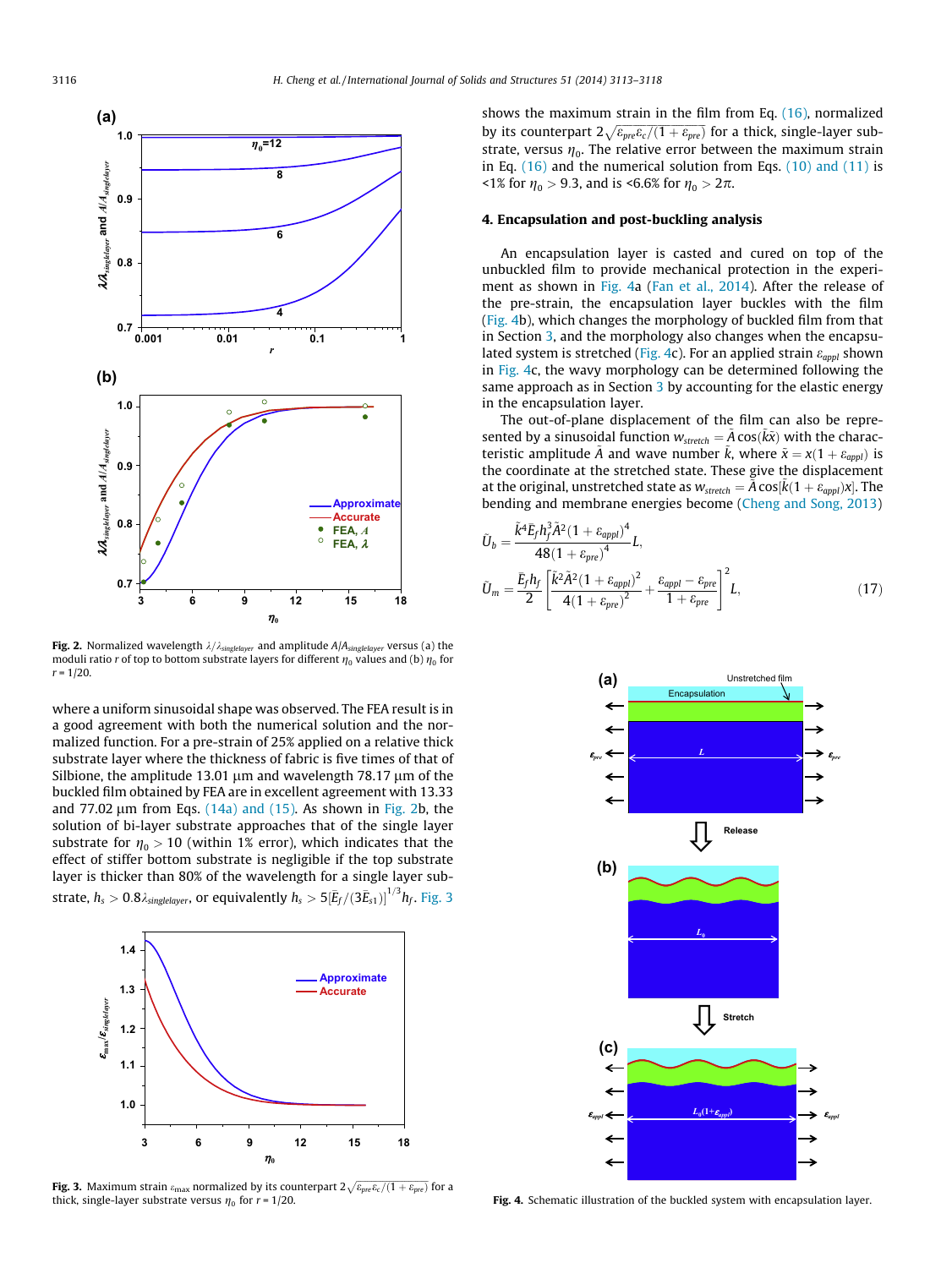<span id="page-4-0"></span>which degenerate to Eq. [\(1\)](#page-0-0) for  $\varepsilon_{appl} = 0$ . Subject to a normal displacement of  $W_{stretch}$  on the top surface of substrate, the elastic energy of the bi-layer substrate becomes  $\tilde{U}_s = \bar{E}_{s1} g \tilde{k} \tilde{A}^2 L_0$  $(1 + \varepsilon_{\alpha ppl})/4$ , with replacing k and A with  $\tilde{k}(1 + \varepsilon_{\alpha ppl})$  and  $\tilde{A}$  in Eq.  $(7)$ , respectively, where g is given in Eq.  $(9)$ . The original, unstretched state for the encapsulation is the same as that for the film, therefore, the out-of-plane displacement  $w_{stretch}$  can be rewritten as  $w_{\text{stretch}} = \tilde{A} \cos[\bar{x} \tilde{k} (1 + \varepsilon_{\text{appl}})/(1 + \varepsilon_{\text{pre}})],$  where  $\bar{x}$  is the coordinate at the original, unstretched state for the encapsulation. For a pre-strain of  $\varepsilon_{pre}$  applied on the bi-layer substrate, the strain applied on the encapsulation is simply  $-\varepsilon_{pre}/(1+\varepsilon_{pre})$  when the pre-strain is released. The magnitude of this compressive strain is smaller than the pre-strain such that the linear elastic model is used for the encapsulation, just as the linear elastic model for the bi-layer substrate. For a thick encapsulation layer with the plane-strain modulus  $\bar{E}_e$ , its elastic energy can be obtained by replacing  $k$  and  $L_0$  with  $\tilde{k} (1+\varepsilon_{appl})/(1+\varepsilon_{pre})$  and  $L_0(1+\varepsilon_{pre})$  in Eq. [\(7\),](#page-2-0) which gives  $\tilde{U}_e=\bar{E}_e\tilde{k}\tilde{A}^2L_0(1+\varepsilon_{appl})/8$ . Minimization of the total energy  $\tilde{U}_{total}$  $( = \tilde{U}_b + \tilde{U}_m + \tilde{U}_s + \tilde{U}_e)$  with respect to the wave number and amplitude gives

$$
\frac{\bar{E}_f h_f^3 (1 + \varepsilon_{appl})^3}{6 \bar{E}_{s1} (1 + \varepsilon_{pre})^3} \tilde{k}^3 = \frac{\bar{E}_e}{2 \bar{E}_{s1}} + g - \tilde{k} \frac{dg}{d\bar{k}},
$$
\n
$$
\tilde{A} = \sqrt{\frac{4}{\tilde{k}^2} \frac{(\varepsilon_{pre} - \varepsilon_{appl})(1 + \varepsilon_{pre})}{(1 + \varepsilon_{appl})^2} - \frac{2(2\bar{E}_{s1}g + \bar{E}_e)(1 + \varepsilon_{pre})^3}{\bar{E}_f h_f \tilde{k}^3 (1 + \varepsilon_{appl})^3} - \frac{h_f^2}{3}}.
$$
\n(18)

Similar to Eq. [\(14\)](#page-2-0), the normalized wave number  $\tilde{\eta} = 2 h_s \tilde{k}$  can be solved by the perturbation method as  $\tilde{\eta} = \tilde{\eta}_0(1 + \tilde{\Delta})$ , where

$$
\tilde{\eta}_0 = 4 \frac{1 + \varepsilon_{pre}}{1 + \varepsilon_{appl}} \sqrt{\varepsilon_c} \frac{h_s}{h_f} \left( 1 + \frac{\bar{E}_e}{\bar{E}_{s1}} \right)^{1/3},\tag{19}
$$

and  $\tilde{\Delta} = \tilde{\eta}_0^3 e^{-\tilde{\eta}_0}/[3(1+2r)(\bar{E}_{s1}+\bar{E}_e)/\bar{E}_{s1}]$ . The wavelength  $\tilde{\lambda}$  is subsequently obtained as

$$
\tilde{\lambda} = \frac{2\pi}{\tilde{k}} = \frac{\pi h_f}{\sqrt{\varepsilon_c}} \frac{1 + \varepsilon_{appl}}{1 + \varepsilon_{pre}} \frac{1}{\left(1 + \frac{\bar{E}_e}{E_{s1}}\right)^{1/3} \left[1 + \frac{\tilde{\eta}_0^3 e^{-\tilde{\eta}_0}}{3(1+2r)\left(1 + \frac{\bar{E}_e}{E_{s1}}\right)}\right]}.
$$
(20)

Its substitution into Eq.  $(18)$  gives the amplitude

$$
\tilde{A} \approx \frac{h_f}{\left(1 + \frac{\tilde{E}_e}{E_{s1}}\right)^{1/3} \left[1 + \frac{\tilde{\eta}_0^3 e^{-\tilde{\eta}_0}}{3(1 + 2r)\left(1 + \frac{\tilde{E}_e}{\tilde{E}_{s1}}\right)}\right]} \sqrt{\frac{\varepsilon_{pre} - \varepsilon_{appl}}{(1 + \varepsilon_{pre})\varepsilon_c}}.
$$
\n(21)

The maximum strain in the thin film is then given by

$$
\varepsilon_{\text{max}} \approx 2\left(1 + \frac{\bar{E}_e}{\bar{E}_{s1}}\right)^{1/3} \left[1 + \frac{\tilde{\eta}_0^3 e^{-\tilde{\eta}_0}}{3(1+2r)\left(1 + \frac{\bar{E}_e}{\bar{E}_{s1}}\right)}\right] \sqrt{\frac{(\varepsilon_{\text{pre}} - \varepsilon_{\text{appl}})\varepsilon_c}{1 + \varepsilon_{\text{pre}}}},\tag{22}
$$

which degenerates to Eq. [\(16\)](#page-2-0) for a vanishing applied strain on the buckled system without encapsulation layer, i.e.,  $\varepsilon_{appl} = 0$  and  $\bar{E}_e = 0$ . The maximum strain, normalized by its counterpart  $\epsilon_{singlelayer} \approx 2\sqrt{(\epsilon_{pre}-\epsilon_{appl})\epsilon_c/(1+\epsilon_{pre})}$  for a single-layer substrate without encapsulation, is

$$
\frac{\varepsilon_{\max}}{\varepsilon_{singlelayer}} \approx \left(1 + \frac{\bar{E}_e}{\bar{E}_{s1}}\right)^{1/3} \left[1 + \frac{\left(4\frac{1+\varepsilon_{pre}}{1+\varepsilon_{appl}}\sqrt{\varepsilon_c}\frac{h_s}{h_f}\right)^3 e^{-4\frac{1+\varepsilon_{pre}}{1+\varepsilon_{appl}}\sqrt{\varepsilon_c}\frac{h_s}{h_f}\left(1 + \frac{\bar{E}_e}{\bar{E}_{s1}}\right)^{1/3}}}{3(1+2r)}\right].
$$
\n(23)



Fig. 5. In the case of encapsulation, the maximum strain  $\varepsilon_{\text{max}}$  normalized by its counterpart  $2\sqrt{\varepsilon_{pre}\varepsilon_{c}/(1+\varepsilon_{pre})}$  for a thick, single-layer substrate without encapsulation versus the moduli ratio  $\bar{E}_e/\bar{E}_{s1}$  of the encapsulation to top substrate layers for different values of  $4h_s(1 + \varepsilon_{pre})\sqrt{\varepsilon_c}/[h_f(1 + \varepsilon_{appl})]$ .

Fig. 5 shows the normalized maximum strain above versus the normalized modulus  $\bar{E}_e/\bar{E}_{s1}$  of the encapsulation layer for several values of  $4h_s(1 + \varepsilon_{pre})\sqrt{\varepsilon_c}/[h_f(1 + \varepsilon_{app1})]$  and  $r = 1/20$ . The maximum strain increases with the modulus of the encapsulation layer, which suggests that the system stretchability decreases as the encapsulation layer becomes stiff. For an encapsulation layer as compliant as the top substrate, the maximum strain is 1.26 times of that without encapsulation. This factor of increased is reduced to 1.03 for  $\bar{E}_e/\bar{E}_{s1} = 0.1$ .

# 5. Concluding remarks

The buckling and post-buckling behaviors for stiff thin films on bi-layer compliant substrates are investigated. The mechanics analysis shows that the top, soft layer of the substrate facilitates buckling to enable stretchability in the intrinsically brittle thin films, whereas the relatively stiff layer at the bottom in the substrate offers robustness and high strength to the system. A soft encapsulation layer can also be used on top of the device for mechanical protection, but the stretchability of the system decreases as the Young's modulus of the encapsulation layer increases. The simple, analytic solution, validated by both the numerical and FEA results, is useful to the design of bi-layer substrates for stretchable electronics.

# Acknowledgments

Huanyu Cheng is a Howard Hughes Medical Institute International Student Research fellow. The supports from NSF (DMR-1242240) and NSFC are acknowledged.

# References

ABAQUS, 2009. Analysis User's Manual V6.9 (Dassault Systemes, Pawtucket, RI). [Allen, H.G., 1969. Analysis and Design of Structural Sandwich Panels. Pergamon](http://refhub.elsevier.com/S0020-7683(14)00198-X/h0010) [Press, Oxford, vol. 51.](http://refhub.elsevier.com/S0020-7683(14)00198-X/h0010)

- [Cao, C. et al., 2013. Harnessing localized ridges for high-aspect-ratio hierarchical](http://refhub.elsevier.com/S0020-7683(14)00198-X/h0155) [patterns with dynamic tunability and multifunctionality. Adv. Mater 26 \(11\),](http://refhub.elsevier.com/S0020-7683(14)00198-X/h0155) [1763–1770.](http://refhub.elsevier.com/S0020-7683(14)00198-X/h0155)
- [Cheng, H. et al., 2012. An analytical model for shear-enhanced adhesiveless transfer](http://refhub.elsevier.com/S0020-7683(14)00198-X/h0020) [printing. Mech. Res. Commun. 43, 46–49.](http://refhub.elsevier.com/S0020-7683(14)00198-X/h0020)
- [Cheng, H., Song, J., 2013. A simply analytic study of buckled thin films on compliant](http://refhub.elsevier.com/S0020-7683(14)00198-X/h0025) [substrates. J. Appl. Mech. 81 \(2\), 024501.](http://refhub.elsevier.com/S0020-7683(14)00198-X/h0025)
- [Duan, Y. et al., 2013. Non-wrinkled, highly stretchable piezoelectric devices by](http://refhub.elsevier.com/S0020-7683(14)00198-X/h0160) [electrohydrodynamic direct-writing. Nanoscale 6, 3289–3295.](http://refhub.elsevier.com/S0020-7683(14)00198-X/h0160)
- [Fan, J.A. et al., 2014. Fractal design concepts for stretchable electronics. Nature](http://refhub.elsevier.com/S0020-7683(14)00198-X/h0035) [Communications 5.](http://refhub.elsevier.com/S0020-7683(14)00198-X/h0035)
- [García, J.M. et al., 2010. High-performance aromatic polyamides. Prog. Polym. Sci.](http://refhub.elsevier.com/S0020-7683(14)00198-X/h0040) [35 \(5\), 623–686](http://refhub.elsevier.com/S0020-7683(14)00198-X/h0040).